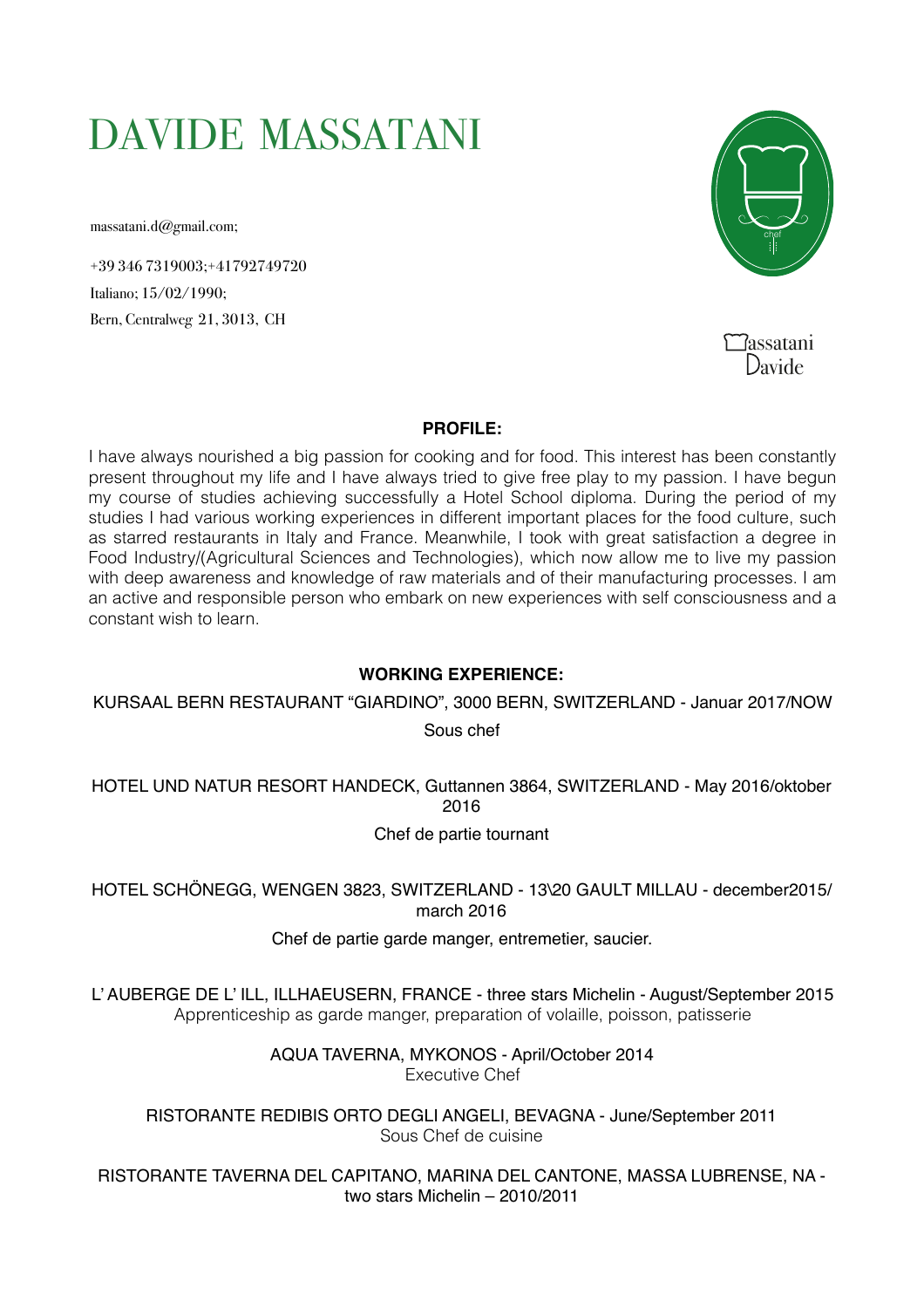Chef's assistant at the starred restaurant of the Italian Chef Alfonso Caputo, where I had the chance to improve my skills in the fishing techniques, fish processing and preparation. I also learned the pasta bronze wire-drawing technique.

> PREMIATA OFFICINA DEL GUSTO, FOLIGNO - January/March 2010 Sous Chef de cuisine

LA BASTIGLIA, SPELLO - One star Michelin – 2008/2009 Chef's assistant

I PRIMI D' ITALIA, FOLIGNO - 2005/2006/2007/2008/2009/2010/2011/2012/2013 Chef

RISTORANTE REALE, RIVISONDOLI - Two stars Michelin – 2009 Chef's assistant

> TIME'S HOTEL, SPELLO - 2008 Sous Chef

CATERING FERRARI CHALLENGE – 2008 Chef de partie

CENTRO DI CUCINA, UPPELLO - 2007/2008 Teacher of cooking classes

HOSTERIA SPARAFUCILE, FOLIGNO -2007 Chef's assistant

RISTORANTE IL GRAPPOLO, ALESSANDRIA -2007 Chef's assistant

> HOTEL ITALIA, FOLIGNO -2005/2006 Chef's assistant

NORCINERIA MASSATANI, FOLIGNO -2004/until present day I am concerned with processing and preparation of meat

#### **EDUCATION:**

Hotel School of Assisi, IPSSAR Assisi - 2004-2009

University of Perugia - 2010-2014 Degree in Scienze e Tecnologie agroalimentari

#### **PERSONAL SKILLS AND COMPETENCES:**

I have an outgoing personality, good skill in interacting with people and working together as a team. I have always played team sports and this helped me to work together with sacrifice and spirit of service in order to attain common goals. The different working and living experiences I had throughout the years, have allowed me to reach good skills in foreign languages and ability to adapt to new situations and different cultures. I am able to use all cooking equipments and have knowledge of every aspect dealing with food, raw materials and their processing and preparation.